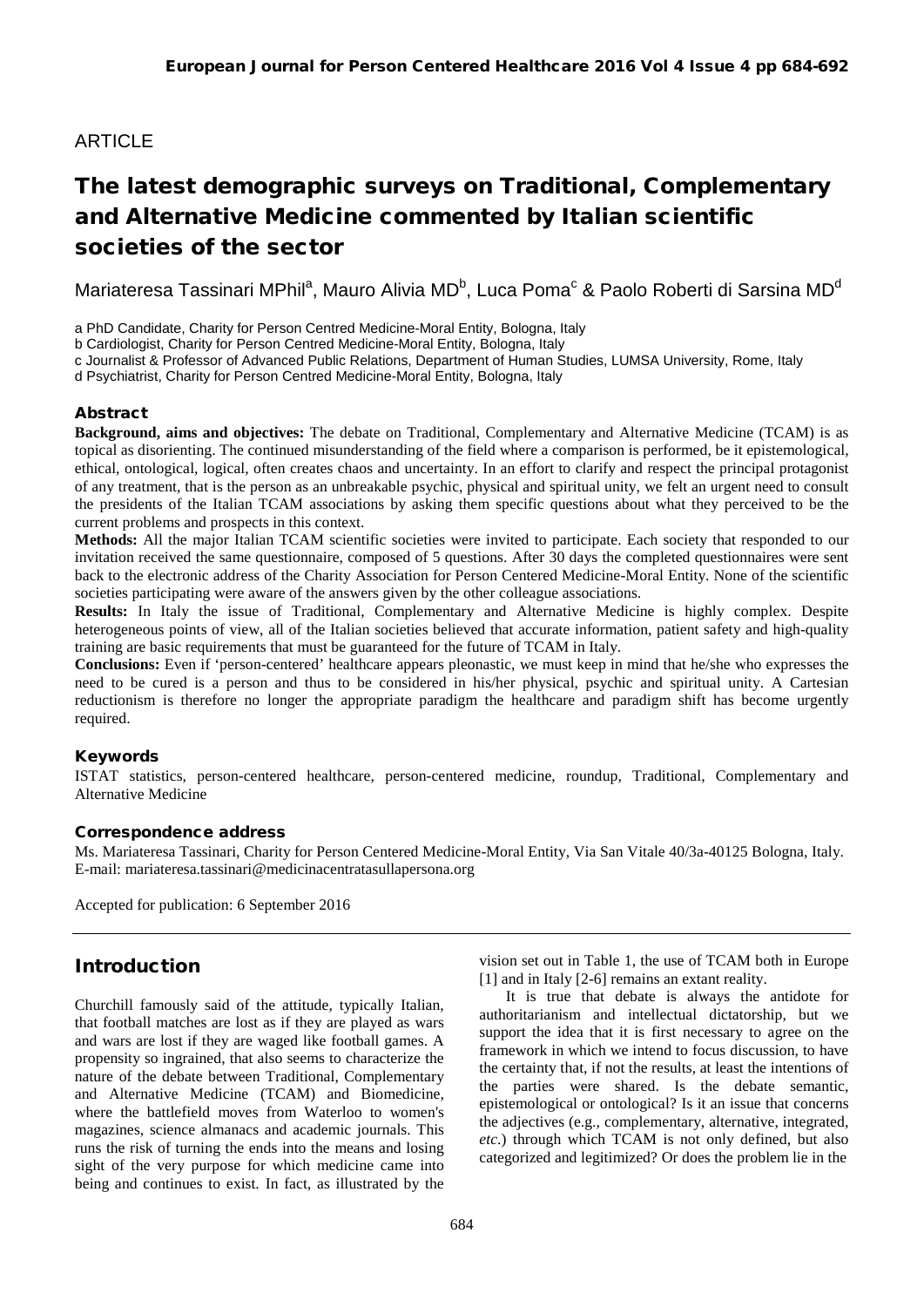#### Table 1 Use of Traditional and Non-Conventional Medicine in Italy 1996-2012 (updated from Roberti di Sarsina, P. & Iseppato, I. (2011). EPMA Journal 2 (4) 439-449 [7].

| ISTAT (1996-99)                                                                                                                | 9 million Italians use NCM (15.5%)                                                                                                                                    |
|--------------------------------------------------------------------------------------------------------------------------------|-----------------------------------------------------------------------------------------------------------------------------------------------------------------------|
| <b>ABACUS (2003)</b>                                                                                                           | 30% of Italians are familiar with the term Non-Conventional Medicine                                                                                                  |
| DOXA (2003)                                                                                                                    | 23% of the population use NCM                                                                                                                                         |
| ISPO (2003)                                                                                                                    | 65% of the population are familiar with the term Non-Conventional Medicine and<br>know something about it                                                             |
| <b>FORMAT (2003)</b>                                                                                                           | 31.7% of Italians have used NCM at least once; 23.4% use NCM regularly                                                                                                |
| <b>CENSIS (2003)</b>                                                                                                           | 50% think NCM useful; over 70% claim it should be passed by the National<br>Health Service; 65% would like more monitoring by the national health<br>authorities      |
| Menniti-Ippolito et al. (2004)                                                                                                 | 3-year follow-up on 52,332 families (140,011 persons): 15.6% use NCM<br>(homeopathy 8.2%, manual therapy 7%, phytotherapy 4.8%, acupuncture 2.9%,<br>other NCMs 1.3%) |
| <b>ISTAT (2005)</b>                                                                                                            | 8 million Italians use NCM (13.6% of the population)                                                                                                                  |
| EURISPES (Rapporto Italia 2006)                                                                                                | 10.6% of the population choose NCM                                                                                                                                    |
| Osservatorio Scienza Tecnologia e Società, Centro<br>Ricerche Observa-Science in Society, Nova II Sole 24<br>Ore 24 07.12.2006 | One Italian out of three adopted, at least occasionally, homeopathic medicinal<br>products to cure and treat illnesses.                                               |
| <b>CENSIS (2008)</b>                                                                                                           | 23.4% had adopted to TM/NCM medication therapies and non-medication<br>therapies in the previous year (especially homeopathy and phytotherapy)                        |
| EURISPES (Rapporto Italia 2010)                                                                                                | More than 11 million opt for NCM medication therapies and non-medication<br>therapies, i.e. 18.5% of the population                                                   |
| Health Monitor CompuGroup Medical-II Sole 24 Ore<br>Sanità (2011)                                                              | About 52% of general practitioners suggests homeopathic therapies to patients                                                                                         |
| EURISPES (Rapporto Italia 2012)                                                                                                | 14,5% of the population adopt NCM                                                                                                                                     |
| Doxapharma (2012)                                                                                                              | 82,5% declare to have been informed about homeopathic medicinal products;<br>16,2% adopted, at least once in the year, homeopathic medicinal products                 |

methodology of research? We assert that it is no longer appropriate to think in extremes, in presenting sensational data with which to win over public opinion. Criticisms of TCAM as nothing more than as "healing with fresh water" or statements such as "there is no evidence that TCAM is effective" are of little help for the public and serve only to perpetuate ongoing misunderstanding. In a typically colonial mentality a distinction of the various epistemes is missing, as if Ayurvedic Medicine [8], Traditional Chinese Medicine or Tibetan Medicine were interchangeable, just because they can conveniently be labeled as "Oriental".

In an attempt to clarify and respect the principal protagonist in any course of treatment, that is, the person [9], we felt an urgent need to consult the presidents of the major Italian TCAM scientific societies by asking them to comment on what these societies perceived to be the most salient critical issues and perspectives.

#### Methods

All of the major Italian TCAM scientific societies, 14 in total, were invited to participate in this research. With the

aim to facilitate the reading, we decided to report the position of each associations that responded to our invitation, articulating questions and corresponding answers. The listing order is alphabetical.

Seven societies consented to take part in this research (response rate 50%) and these were as follows: AMIOT (Associazione Medica Italiana di Omotossicologia, President Santi Cesare, MD), FIAMO (Federazione Italiana Associazioni e Medici Omeopati, President Ronchi Antonella, MD), LUIMO (Libera Università Internazionale di Medicina Omeopatica Samuel Hahnemann, President Rodriguez Adele Alma, MD), SIFIT (Società Italiana di Fitoterapia, President Giacchetti Prof. Daniela, MD), SIMA (Società Italiana di Medicina Antroposofica, President Borghi Dott.ssa Laura, MD), SIOMI (Società Italiana di Omeopatia e Medicina Integrata, President Bernardini Simonetta, MD), SSIMA (Società Scientifica Italiana di Medicina Ayurvedica, President Morandi Antonio, MD). Each society received the same questionnaire, composed of 5 questions. After 30 days the completed questionnaires were sent back to the electronic address of the Charity Association for Person Centered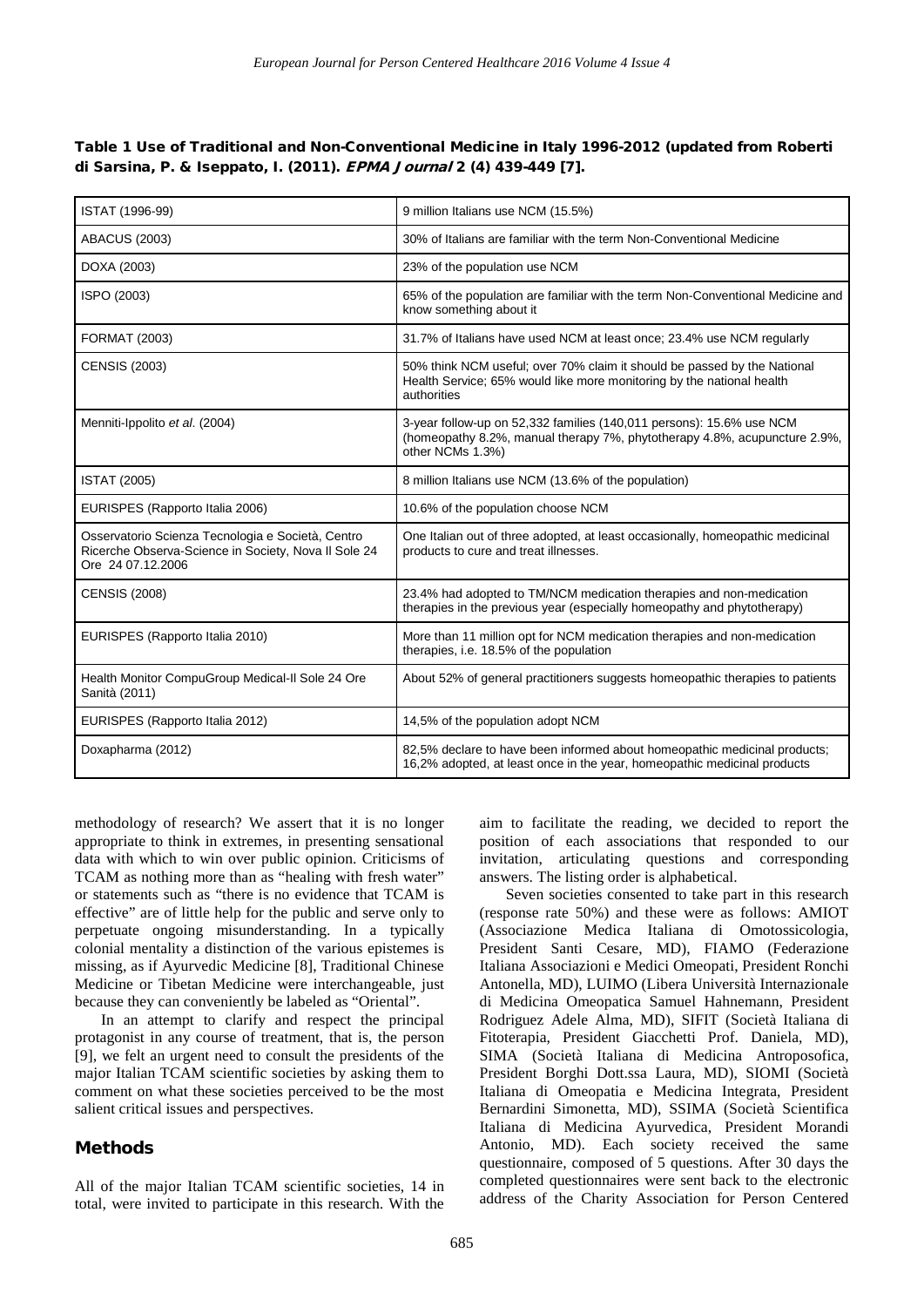Medicine-Moral Entity [10]. None of the scientific societies was party to the answers of the other associations. The societies that were invited to take part but failed to do so were Associazione Italiana Chiropratici; Associazione Italiana Fitoterapia e Fitofarmacologia; Associazione Nazionale Medici Fitoterapeuti; Federazione Italiana Società di Agopuntura; Società Italiana di Agopuntura; Scuola Italiana Medicina Omeopatica Hahnemanniana; Registro degli Osteopati d'Italia.

### Results

We present here, in sequence, the individual questions we posed to the Italian societies followed immediately by the answers given by the presidents of the individual Italian societies. Each society has sent us both the Italian and the English version.

### 1. How do you interpret the trend of access to TCAM by citizens?

AMIOT: Among the different definitions of medicine and, more precisely, of medical performance, I wish to ask the following: 'Is a response a need?' 'Why do people look for TCAM in order to seek a resolution to a need?' The answer, in my opinion, is cultural and regards the anthropological aspect of the need. In the 'holistic' conception of the human being and of the reality that surrounds him (*οίκος*), the response to the need will necessarily include a much broader view of elements and be much more comprehensive, especially in the medium to long term (the immediate effect of allopathic medicine as symptomatic is indisputable!). In terms of the TCAM diagnostic and therapeutic approach, this can be accessed through the 'grapevine', as a fashion, even for curiosity, but in any case it is understood that there is a different requirement for a solution to the need, especially in relation to chronic degenerative diseases.

FIAMO: We are witnessing decreasing access to all healthcare services and TCAM is no exception. But since patients increasingly end up paying for services that are part of the NHS as well, they either give healthcare up altogether or they have fewer qualms about paid treatments, thus access is relatively holding up; this means there clearly is a sustained interest in TCAM.

SIMA: The data of the latest ISTAT research of 2013 [11,12], carried out between September 2012 and June 2013 looking at the previous 3 years, showed that 4,858,000 people, that is 8.1% of the Italian population, made use of CAM. This is a significant decrease compared to the 7,900,000 people, that is 13.6% of the population, that utilized TCAM as shown by the 2005 research which investigated the 3 years previous to 2005. The decrease in the number of people who use TCAM has to be related to the economic crisis that has caused a distinct and parallel decrease in consumptions. As the use of TCAM is not reimbursed by the Italian national healthcare system, apart from sporadic exceptions in a few regions and is only marginally reimbursed by private health insurances, increasing population groups have had to reduce their private medical expenditure in TCAM.

LUIMO: Data are discordant. On the one side, ISTAT statistics show a high diminution between 2000 [13,14] and 2013 in the percentage (and absolute number) of population using TCAM in the last 3 years, with a 40% reduction. The data arising from pharmaceutical companies, between 2000 and 2013, appear practically to show the contrary. There is a 35% increase in medicine sales. Very strange. One may think that, due to the reduction of subscriptions to homeopathic medicine courses and of homeopathic physicians active on the national territory, the increase in medicines sales may be attributed to non-physician prescriptions. Through the LUIMO on-line forum and [www.medicofuturo.org,](http://www.medicofuturo.org/) we have realized that many citizens write to ask for this or that homeopathic therapy, bypassing the physician. They seem to base their choice on self-prescription, based on suggestions from the Internet or naturopaths, personal trainers and others and hope to gain our consent and approval. We are speaking of about 90% people participating actively to the [www.medicofuturo.org](http://www.medicofuturo.org/) forum.

S.I.Fit: The Italian Society of Phytotherapy (S.I.Fit.) considers the success of herbal food supplements as the result of a desire of people to focus on of prevention rather than cure; people choose products that are above all able to maintain good health. A different matter is phytotherapy which employs drugs used in other continents, such as Chinese traditional medicine or Indian Ayurveda [15]. S.I.Fit. interprets the popularity of Eastern traditional medicines in terms of the specific expertise of skilled physicians who propose a diagnostic and therapeutic approach focused on the personal history of patients.

SIOMI: There has undoubtedly been a fall in the demand for complementary and alternative medicine (CAM) in comparison with previous surveys, namely ISTAT 2005 (published in 2007) and above all ISTAT 1999 [16]. However, it should be noted that ISTAT 2013 differs significantly from the Eurispes 2012 survey [17] (which was conducted in the same period). According to Eurispes 2012, users of TCAM dropped from 18.5% in 2010 [18] to 14.5%, of whom 70% used homeopathy. Homeopathy users thus amount to 10% of the population, not 4.1% as found by ISTAT. We believe that Italy's recent economic crisis has particularly penalised the public's use of private medicine as part of its healthcare.

SSIMA: The access of people to TCAM shown by recent statistical evidence is polluted by economic recession that has led to the reported decrease. The intention of cure with TCAM is surely increasing. It is to verify the quality of the TCAM service that is a necessity. The problem of epistemology and education is very important and the percentage of professionals have adopted an integrative approach is surely very high.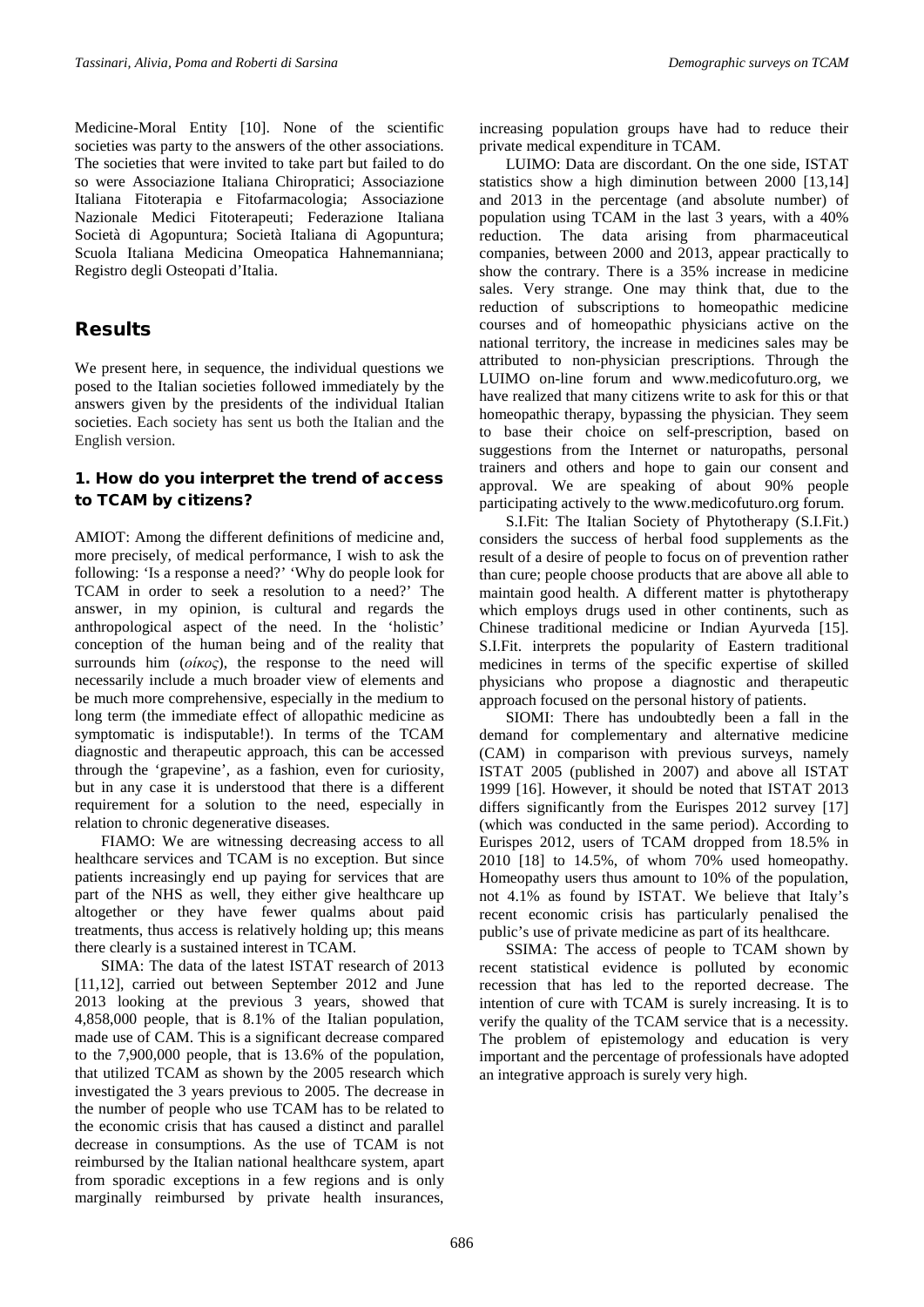## 2. What do you think are the main barriers impeding public access to unconventional medicine and how could they be removed? (Answer both for unconventional medicine in general and for your specific speciality). Reflection on current situation,

#### requirements, critical issues and prospects

AMIOT: TCAM is suffering from a kind of inferiority complex due to the fact that to date TCAM is not fully recognized within the scientific community. The terms to describe them - as 'alternative', 'non-conventional', 'nonofficial' - denotes a very important cultural ghettoization. Furthermore, they do not represent a proposal for the users yet, be it diagnostic and / or therapeutic, presented by the doctor as a possibility of conventional approach and sustained by the National Healthcare System. It follows that any 'non-conventional' option is all borne by the patient, even in terms of responsibility. The solutions that can be implemented to break down these barriers can be summarized in what already Professor Luigi Oreste Speciani called 'people awareness' [19]. Greater widespread and shared awareness on the part of the community that the problem of health is not only a matter of administrative-bureaucratic health management, the task of an executive management, but affects every citizen and must make him more and more involved in free choices, is required.

FIAMO: As far as homeopathic medicine is concerned, the main issues are the lack of information and the delegitimization by the so-called scientific world. Lack of information means, firstly, that patients are often not aware that homeopathy is a medical act and that when you go to a homeopath, you are entrusting your health to a doctor who is going to act based on science and his/her conscience [20]. Secondly, they do not know the features of homeopathic medicine, what they can expect, which timing, which outcomes. This also originates from the confusion within the "homeopathic" world itself, which is characterized by the confluence of epistemologically different disciplines. Furthermore, the continual attacks by scientists serving as opinion leaders against homeopathy, which go as far as writing it off as a fraud, are spreading a climate of distrust.

LUIMO: A disparity exists between private and public services provided by Regional and Province departments. There is also a barrier due to insufficient information provided by the Public Health Service (Tuscany and a few other Regions are exceptions), even if this situation is changing and many Regions are legislating based on the Stato-Regioni Conference [21]. Unfortunately, the hostility of mass media attempting to discredit homeopathy, educating a series of physicians trying to manipulate public opinion, discourages patients choices and puts homeopathy in bad light. Our experience confirms that educational meetings with patients are very much appreciated occasions for those that approach homeopathy for the first time. Another critical issue, revealed in this last year, is the difficulty to place homeopathic remedies on the national

territory, due to the medicines registration process handled by AIFA.

S.I.Fit: S.I.Fit. considers that the limited knowledge of public institutions and politicians on TCAM is a barrier for their use. In the last decade, scientists, scientific associations and some physicians and companies have intensively promoted phytotherapy and herbal products and advocated high skilled training and a knowledge of the scientific literature. In contradistiction, the legislation and consequent transposition and implementation into public services of phytotherapy are very slow and far from being a reality in practice. Thus, phytotherapy in Italy is currently used by high skilled physicians in private practices, while in public healthcare facilities and hospitals, with the exception of two or three small centers, phytotherapy surgeries do not yet exist.

SIMA: The main barrier in accessing TCAM is economic. Having to pay for both a clinical consultation and medicines is an expense that increasing groups of the population cannot afford, including people who used TCAM in the past. Another factor that has discouraged people from using TCAM in recent years is the increasing difficulty in obtaining homeopathic, anthroposophic and herbal medicines. Another barrier is cultural in nature. We live in a time when patient demand that their symptoms are resolved as quickly as possible. Here, symptoms that are part of a physiological self-healing response, such as fever, have to be suppressed as soon as they appear. A long time and a lot of patience are needed to promote a system of care that requires the respect of each illness and each symptom in the context of the individuality of each person [22,23].

SIOMI: The recent economic crisis explains the fall in demand for TCAM, as demonstrated by the fact that there is no such drop - especially for homeopathy - in the paediatric population. Furthermore, the more serious the condition is (chronic diseases and comorbidities), the greater is the recourse to TCAM. Where consultations are available under the public health service, the use of more than one type of TCAM (in this case homeopathy plus acupuncture) is more common, rather than just one type as found by ISTAT. The only way of removing this barrier to access to TCAM, which, as shown, is in high demand, is to expand their availability in the public health system also because another impediment is the difficulty of accessing information, with general practitioners generally being unwilling to inform their patients about the possibility of using TCAM. This could be encouraged in particular through suitable training courses based on the concepts of integrative medicine, involving as many practitioners of traditional medicine as possible to inform them and perhaps train them in specific topics.

SSIMA: The barriers experienced are the result of widespread ignorance about TCAM within the general population as well as among doctors/health professionals. They are also economic nature. The practice of TCAM, being private, is costly for the population. These costs could be lower that those of Conventional Medicine if TCAM was provided by Italian SSN.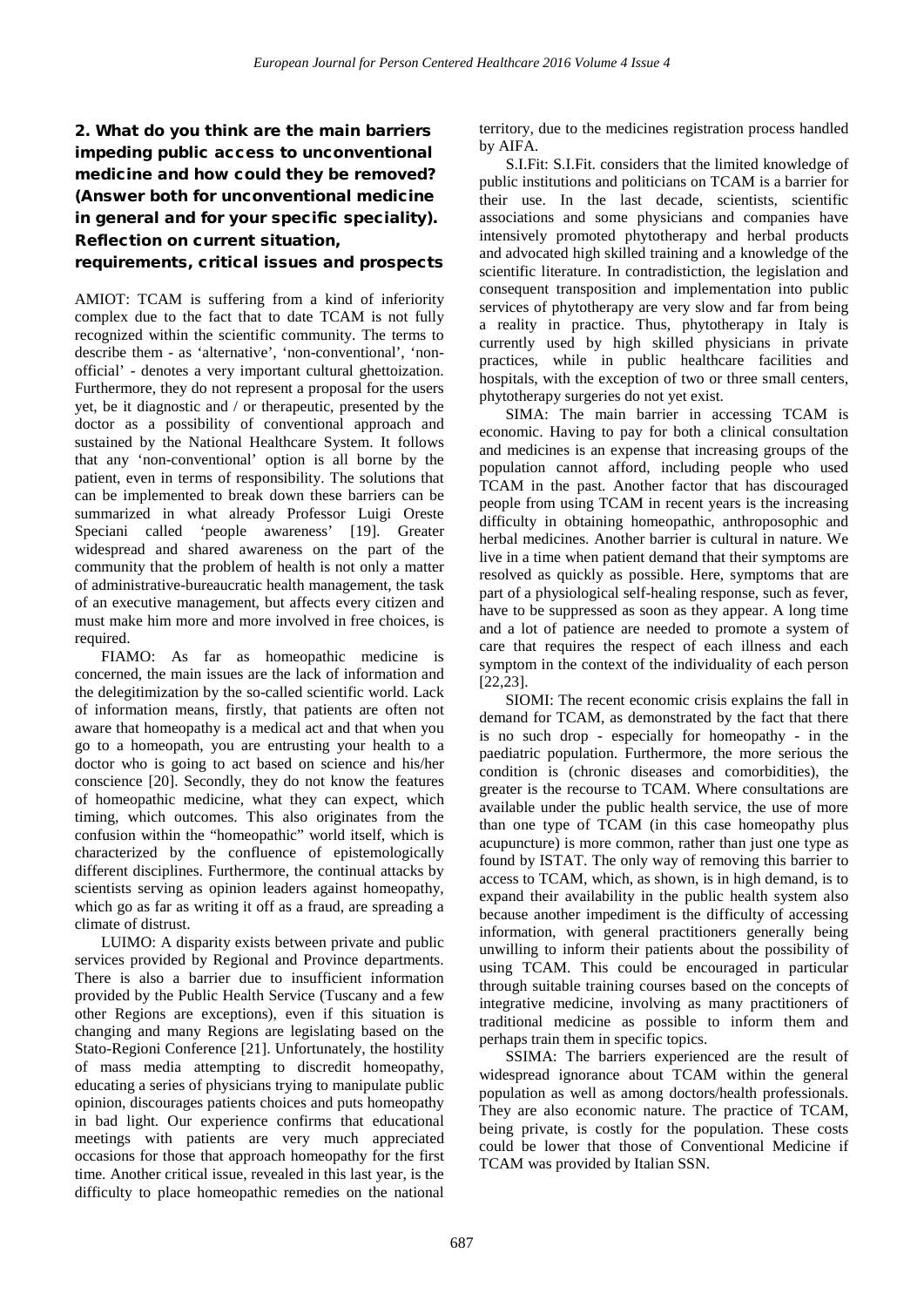### 3. Are the existing educational opportunities (including Master's degrees at public and private universities, other degree courses, etc.) adequate to meet the needs of millions of citizens wishing to use unconventional medicine? (if YES, state why, if NO, state why. Reflect on current situation, requirements, critical issues and prospects)

AMIOT: Over the years there has been a gradual improvement and refinement in teaching strategies even if much remains to be done, especially in terms of "alliances". By this we mean the opportunity to open up a dialogue with the academic world and hospitals; especially where we rarely see an opening to dialogue and discussion. Certainly, the lack of hospitals, public or private, where non-conventional medicine can be practised complementarily to traditional medicine, places important limits on its dissemination, understanding and practice. It would be interesting, in my opinion, to develop a more lively and active inter-associative activity creating also joint initiatives and especially common informative moments, both for physicians and citizens.

FIAMO: Let me refer to Homeopathic Medicine again. We do have high-quality educational courses available, mostly provided by independent private schools, which would be able to meet the training needs of doctors according to international standards (see the 2012 Chianciano Protocol). What seems 'dangerous' to me, currently, is the involvement of universities, because they do not have the necessary competencies internally, so there is the risk of non-professionalizing teaching, too restrained to personal initiatives, often based on criteria that have little or nothing to do with the goal of such programs. There are some exceptions, of course, but that is precisely what they are.

LUIMO: In the homeopathy field, every action is due to the good will of homeopathic physicians that, most of the time freely teach and experiment in addition to their own work. Homeopathic schools are strongly dependent on their director self-obsession that often impoverishes scientific and methodologic rigour.

S.I.Fit: Regarding training in phytotherapy, S.I.Fit. was born precisely with the aim to create a high-quality competence on the use of medicinal plants at both professional and users levels. Without doubt, postgraduate programs cannot be the only training possibilities in disciplines such as phytotherapy and, especially in medicine and surgery programs, S.I.Fit. is aware of the need to include at least basic courses on the subject, in order to allow the future doctor to approach phytotherapy with a firmer footing

SIMA: Current training programs are inadequate for the needs of the population. There is no teaching of TCAM in the university curriculum of medical, dental, veterinary and pharmacy students at bachelor level. If we take into consideration that the training for each discipline has to be given by Master's degrees of two years duration, we can

understand the lack of professional training at the Italian university level when we compare it to what happens abroad and in the private courses held by the single associations where the courses last at least three years not including a period of additional and compulsory practical training.

SIOMI: In degree courses in medicine, just a few elective training credits are dedicated to TCAM, while Master's and advanced training courses in TCAM are offered disjointedly and independently by some faculties, with the drawback that some of them do not reach the currently required total of hours. What is more, training in TCAM must be completed by qualified practical training, such as in the 2nd level Master's in Homeopathy, Acupuncture and Phytotherapy offered by the University of Siena since 2009 or in the 1st level Master's in Complementary Medicine and Integrated Therapies for non-medical healthcare professions offered since 2012, both of which can make use of practical training internships at the Pitigliano Integrated Medicine Centre. Fortunately, a good number of the private medical schools in Italy are structured so as to be suitable for training activities (notwithstanding the need for adequate practical internships), but some issues remain:

- the current scope of training is not to professionalise doctors, but only to qualify them for registration with the medical associations;
- the five disciplines considered, even if they could be defined as being the most representative of the sector, were not selected on the basis of shared criteria, thus prejudicing possible future requests to regulate other disciplines.

SSIMA: Absolutely not adequate, especially regarding quality. Universities do not have the competence in TCAM to provide a sufficient education in TCAM, which, conversely, are present in the private sector where TCAM has been developed.

### 4. Would you be in favour of a national framework law on unconventional medicine (if NO, state, why, if YES, state why)

AMIOT: It is fundamental to place NCMs into a professional medical practice, making them depart from the dangerous 'do it yourself' approaches which are all too common today, also because of the absence of a legislative regulation. The absence of a law on NCMs and their acknowledgement as an expression of a vision of health, has created a 'no man's land'. In this legislative void anyone, even if not in possession of a degree in medicine and surgery or professional license, may prescribe (and treat) using these drugs.

FIAMO: We have been working to pursue such an outcome for over 20 years, so the answer is 'yes'. You cannot leave a topic that is related to the definition of these medicines and the professional competence of those who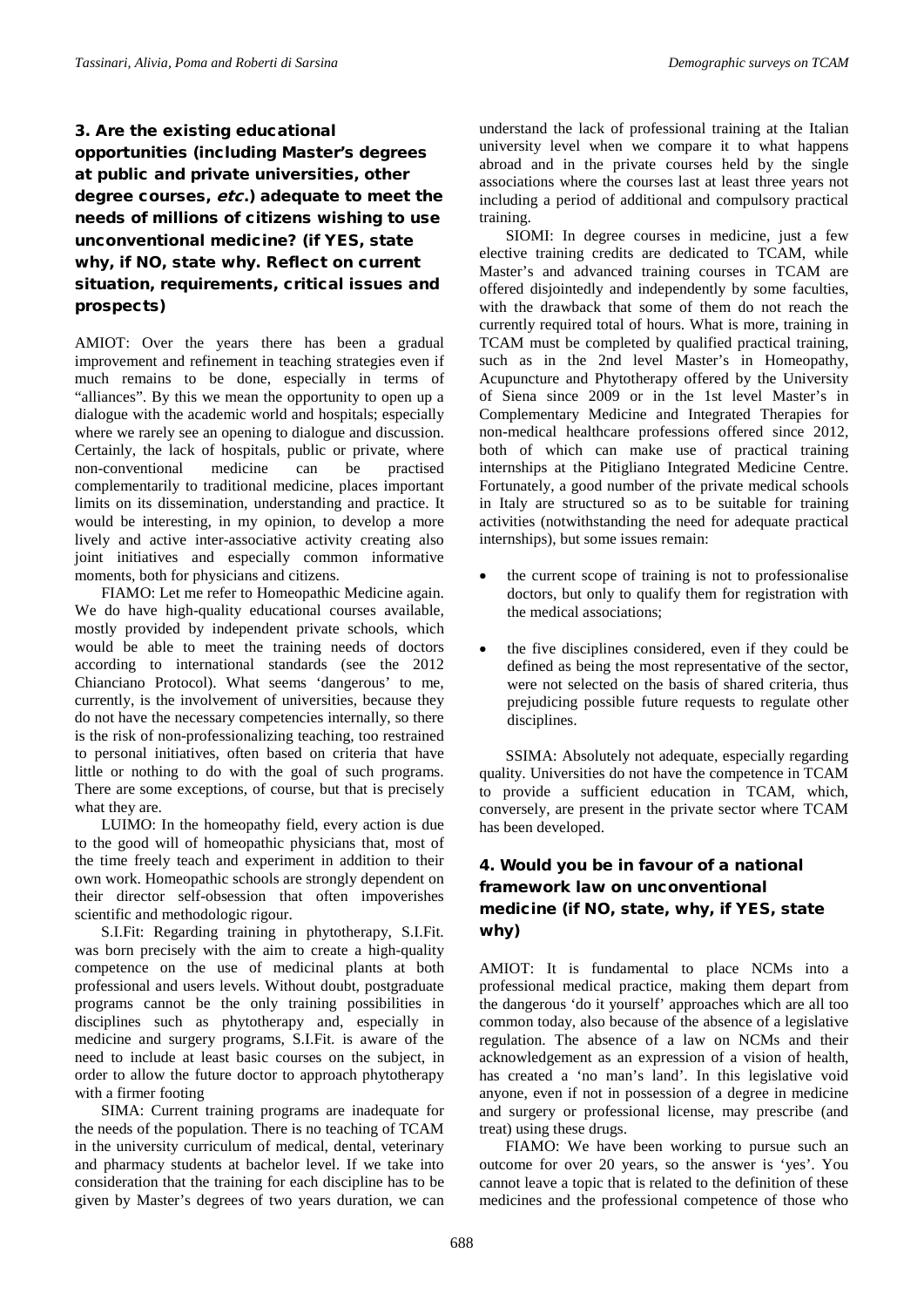practise them to local initiatives, as the State-Regions Agreement established. Even the idea of regulating each single discipline tends to fragment the world of TCAM and to weaken its strength.

LUIMO: Better no law than a bad law. A coherent and precise description is necessary which can protect citizens. The law should be able to discipline, educate and professionalize the health professionals. Courage, coherence and a sense of responsibility towards a medicine that has to be protected and offered to future generations without opportunism contaminations must be achieved.

S.I.Fit: S.I.Fit. endorses the hypothesis of a national law on TCAM, especially if considered as an integration and implementation of the experience gained by our and other associations involved in TCAM.

SIMA: A national law that overcomes regional fragmentation could be needed. In our view the document on training approached by the State-Region Conference in February 2013, currently under reception, is only a step towards this. This document on training in acupuncture, herbal medicine, homeopathy, anthroposophic medicine and homotoxicology does not recognise any of the characteristics peculiar to each discipline and therefore undermines the epistemological autonomy of each one. Moreover, this document of the State-Region Conference of February 2013 does not include other anthropologicallybased medical systems such as Ayurvedic medicine and traditional Chinese medicine, to name but a few.

SIOMI: Considering the current situation in Italy, the development of a national framework law on TCAM would be a good idea. The lack of a framework law continues to permit anomalies, which cannot be corrected through the establishment of professional registers alone, which do not have any professionalising value, but serve only to certify the training received. Nor is it worth identifying the minimum criteria for an adequate training pathway (see State-Region conference document). In Italy there is a series of laws (training criteria, registration with professional associations, product marketing rules, *etc*.) without any underlying coherence or coordination. It is necessary to examine all the issues pertaining to the spread of the various types of TCAM in Italy, taking into consideration those of significance due to their diffusion and evidence of their efficacy and bringing up to standard the criteria for their incorporation in the Italian NHS and their fitness for prescription by doctors, the parameters for access to their use by members of public and the regulations for the control of their manufacture, in the case of products for pharmacological use.

SSIMA: Yes, mainly to regulate the education of doctors and health as well as non-health-related personnel and professionals in the field of TCAM.

### 5. What is your assessment of the official position of the permanent conference of the Presidents of degree courses in medicine (CPPCLM) [24,25]?

AMIOT: The available documents clearly show the net closure of the University to all teaching forms concerning NCMs. It is astonishing to note that, since the 1980s, when NCMs started to be more diffused (in Italy as well as in other European countries), the attitude of academic medicine has changed little. It appeals to a principle of 'scientific', that finds its principal expression the Evidence-Based Medicine (EBM) model. This reveals how far we are from the idea that the spread of NCM implies a paradigm shift, it is primarily a cultural process.

FIAMO: Quite negatively: medicine is not a science, but a practice, a technique (*iatriké téchne*) that employs all sciences and it must revolve on clinical practice. Instead, the position you mentioned restricts itself to an objectivistic ideal; calling attention to the need to humanize medicine is not enough, since university students are denied the tools for such humanization.

LUIMO: Universities, perched in their ivory towers, do not consider what is going on in Society. Even if we accept the last ISTAT statistics, we are in the presence of a phenomenon: 5 million people using homeopathic medicine should be taken into consideration. To appreciate the extent of the issue, it is sufficient to ask to specialists such as pediatricians and gynecologists how many times during their day-by-day work, they encounter patients asking for a specific homeopathic treatment. The raising of their hands shows their incompetence, which in turn is a disastrous defeat for the university system. Homeopathy and TCAM, at least in the epistemological meaning, should constitute a mandatory subject of examinations both for medicine and pharmacy faculties. The position of the conference of the presidents of faculties of medicine is, in its obstinate mechanistic paradigm, absolutely incoherent with reality.

S.I.Fit: The need for including phytotherapy in the medicine and surgery program is considered of strategic importance by S.I.Fit. This is precisely due to the fact that S.I.Fit. fully agrees with the development of Evidence-Based Medicine as the training basis for medical class. It cannot be ignored that phytotherapy is already part of EBM in many pathophysiological areas, nor the fact that EBM could be critically faced and developed by doctors by solely providing them with solid foundations enclosing the different therapeutic options at their disposal.

SIMA: In 2004 in Alghero at the Joint Conference of the Medical School Deans and of the Specialist School Deans, Professors Lechi and Vantini concluded that TCAM as disciplines will not be included in the curriculum of the bachelor degree in Medicine and Surgery even as teaching content within seminars or elective courses. In 2011 in Genoa at the Permanent Conference of the Medical School Deans, Professors Vantini Caruso and Craxi concluded that:

• Acquiring competencies in TCAM is not a didactic objective of the bachelor degree in medicine and surgery. Therefore, this kind of teaching cannot be included with the aim of achieving specific competencies or abilities in any type of TCAM in integrated courses, disciplines, modules, until we have unambiguous evidence about TCAM.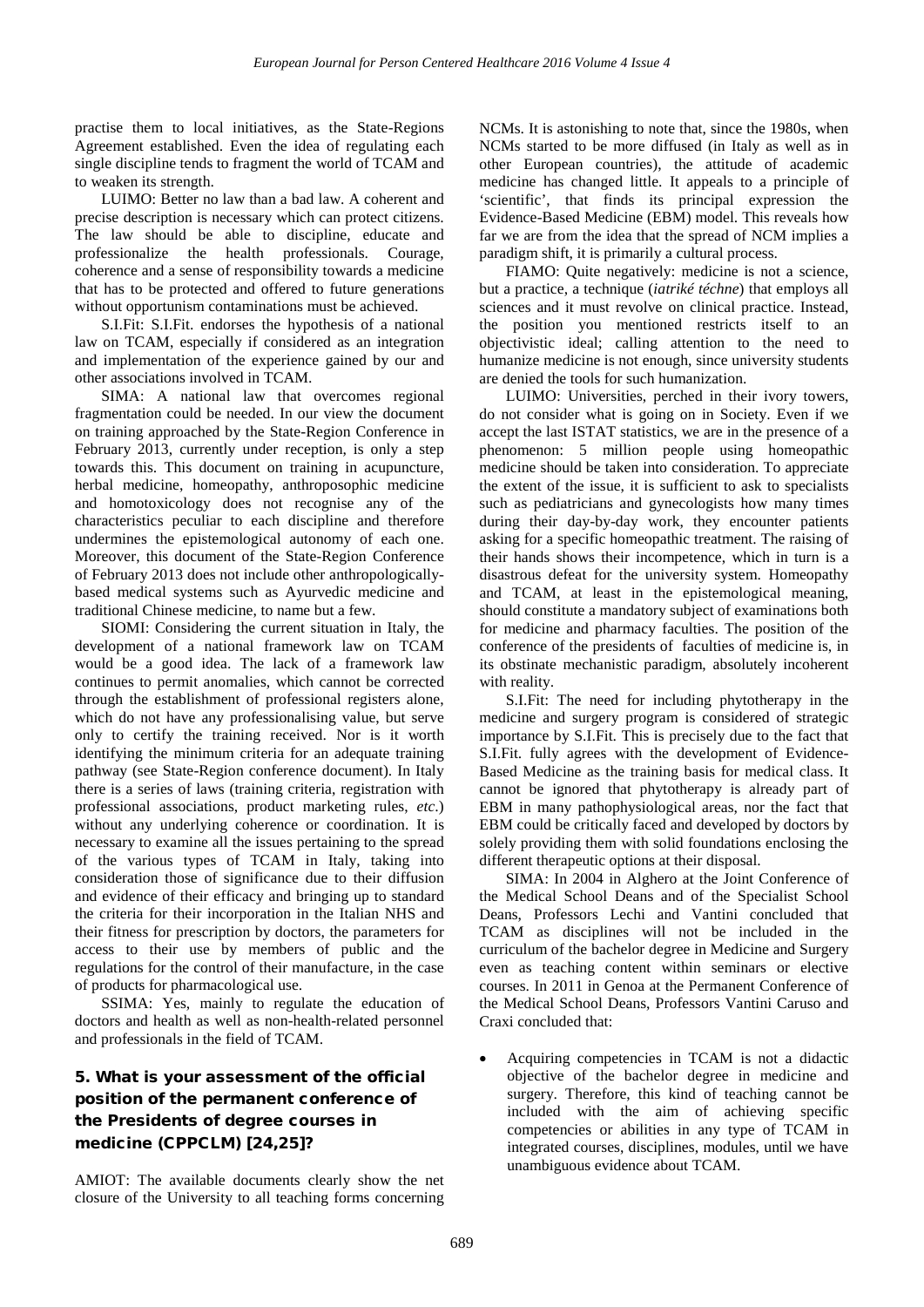Notions about TCAM must not enter surreptitiously into the professionalising didactic objectives until we have unambiguous evidence about TCAM.

In 2004 and 2013 during the Permanent Conference of the bachelor degrees in Medicine and Surgery, Professors Caruso, Rizzo e Vantini reaffirmed that during the bachelor degree in medicine and surgery giving space to acupuncture or herbal medicine teaching is unthinkable as it is beyond the scope of the formative aim of the degree course.

In the same year the State-Region Conference issued a regulation to certify the quality of training and practice of acupuncture, herbal medicine, homeopathy (homeopathy was then differentiated into homotoxicology and anthroposophical medicine in the clarifying note of the Ministry of Health on 25th July 2014) thus getting into the issue of the quality of training in order to safeguard the population. Up until now there has been a lack of will to start an open unprejudiced discussion with the cultural groups where different TCAM disciplines originate from. As a consequence, the only medicine considered scientifically valid is positivistic Cartesian medicine and no space is left for approaches that are as scientific but anthropologically based.

"The theoretical premises, the methods, proofs and ways of interaction are often incoherent with the founding principles of both medical knowledge and university education in the context of a medical training project. TCAMs do not pursue the fundamental aim of science, they do not strive to build consensual knowledge, founded on empirical experience and on rational discussion and thus they make up a body of assertions and practices not scientifically demonstrable because they are not falsifiable."

This statement by Caruso, Vantini and Lenzi illustrates what has been stated above [26]. We should not be discouraged by the currect, rigid positions and continue periodically to propose a discussion on such an important theme.

SIOMI: For this assessment it suffices to report the positions expressed by the CPPCLM on the topic since 2011. The 2011 document signed by Vantini, Caruso and Craxi gave some very restrictive indications. This 2011 document was followed by another in 2013, signed by Vantini and Caruso. This cautiously opened the door to TCAM, indicating phytotherapy and acupuncture as disciplines which, having obtained some kind of scientific credibility, are the only types of TCAM to have the dignity of being taught in degree courses in medicine. Finally, in 2014, the CPPCLM identified the didactic tools to be used in elective training activities, namely:

- 1. Identification, including on historical bases, of the epistemological differences between alternative/unconventional medicine and evidencebased medicine
- 2. Discussion of the anthropological, sociological and philosophical aspects that favoured the development of alternative medicine

3. Description of the impact of complementary medicine on the current Italian health scenario. There thus seems to be a significant opening in comparison with the past, although some important aspects remain unresolved, above all the following two

a. The lack of any verification of the didactic activities pertaining to TCAM in individual degree courses in medicine (see results of the 2013 University of Milano-Bicocca survey, especially given its enormous discrepancy with respect to the results of a similar survey conducted by the CPPCLM);

b. Once any form of education in the TCAM sector has been approved, the parameters used to identify the lecturers capable of teaching it must be standardised and the didactic content harmonised nationwide (taking account especially of the two cultural currents of homeopathy, classic and clinical), thus avoiding the risk of inadequate training due to the teaching provided or the influence of personal opinions.

SSIMA: It is a mixture of incompetence and arrogance.

# Discussion and Conclusions

As reflected by the answers of each association, in Italy the issue of Traditional, Complementary and Alternative Medicine is highly complex. Even if we were aware of the fact that through this study we would not be able to cut the Gordian knot, our intention was aimed at bringing out the most salient points of the ongoing debate in a country in which, although it represents the third European market in homeopathic products sales, appropriate legislation has not been passed. This is a major and dangerous contradiction in relation to the safety of patients. Indeed, if on one hand the government and the permanent conference of the Presidents of degree course in medicine do not recognize TCAM as part of medical science, on the other hand they indirectly allow abuses of the medical profession. Furthermore, given that in Italy the healthcare system is administered on a regional basis, only a few regions, such as, Tuscany and Emilia Romagna, have decided to include TCAM in their Essential Levels of Assistance, through the creation of structures that integrate health services into public structures. The legislative question therefore becomes an ethical one and a cause of health inequalities between patients who happen to live in Tuscany instead of, for example, Calabria.

As stated by most part of participants in this study, the trend of access to TCAM of citizens 'is the response to a need' in terms both of prevention and of chronic disease care, which together represent the two most important challenges for healthcare systems in our contemporary age. Even if it could seem axiomatic, we must keep in mind that he/she who expresses the desire to be cured is a person, who should be considered in his/her physical, psychic and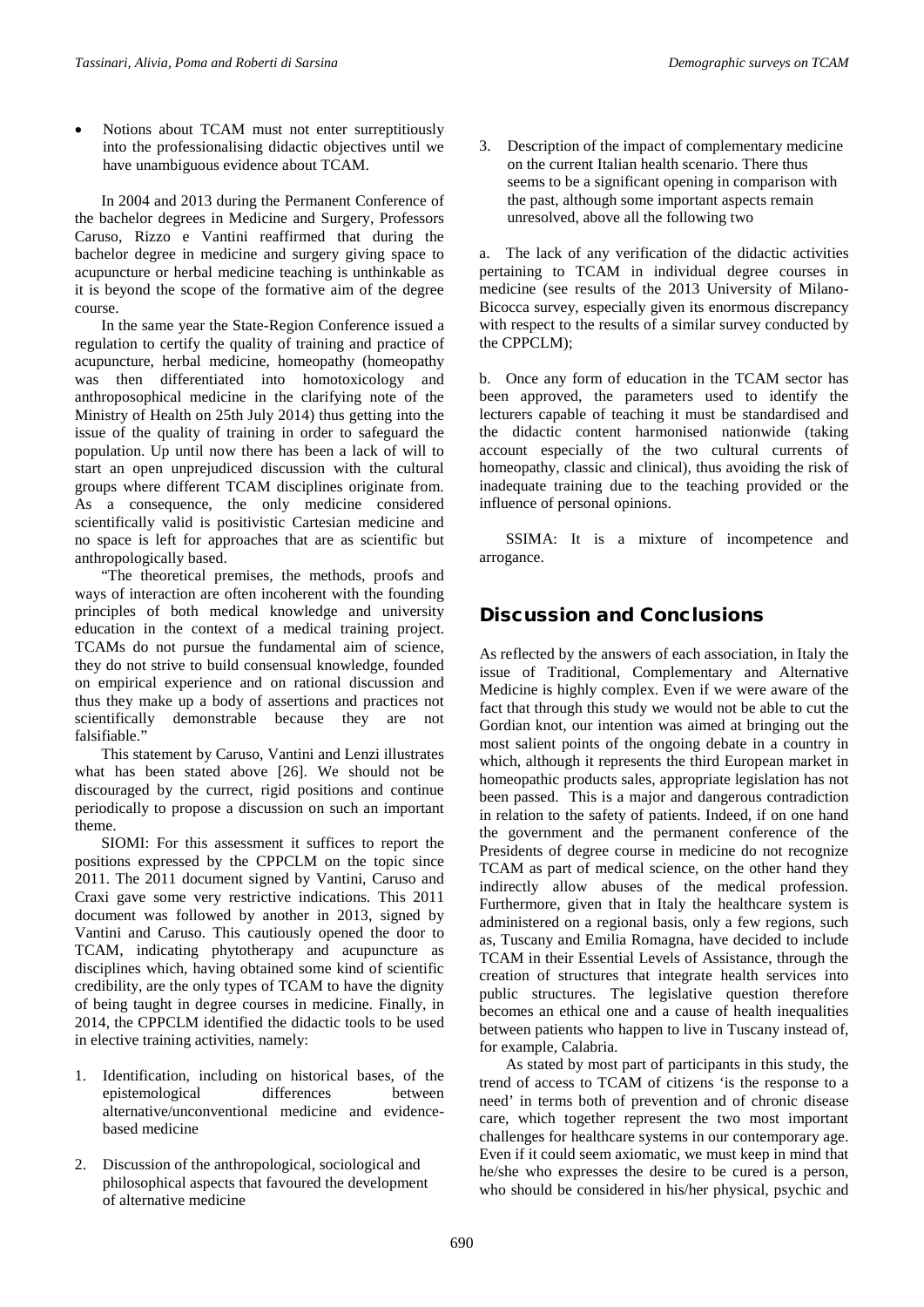spiritual unity and, for this reason, a Cartesian reductionism is no longer the appropriate paradigm for modern healthcare [27-29]. But how are we to implement a different model?

A paradigm shift is strongly needed, given that the most widespread diseases in contemporary Society cannot be controlled and managed using the current positivist paradigm. In fact, contrary to common sense and despite the wide availability of drugs scientifically proved, the number of people with mental disorder and chronic diseases is on the rise. Considering then the participants' answers, the present economic condition and especially the patient's needs and his/her centrality in healthcare [30,31], it becomes clear that the only feasible and effective integration can only be epistemological. The time is now.

# Acknowledgements and Conflicts of Interest

The authors gratefully acknowledge the presidents of the responding societies who have responded with genuine enthusiasm and commitment to our invitation. The authors declare no actual or potential conflict of interest including any financial, personal or other relationships with other people or organizations that could inappropriately influence, or be perceived to influence, their work.

### References

[1] Wiesener, S., Falkenberg, T., Hegyi, G., Hök, J., Roberti di Sarsina, P. & Fønnebø, V. (2012). Legal Status and Regulation of Complementary and Alternative Medicine in Europe. *Forschende Komplementärmedizin* 19 (Supplement 2) 29-36.

[2] Tognetti Bordogna, M. (2011). Regional Health Systems and non-conventional medicine. The situation in Italy. *EPMA Journal* 2 (4) 411-423.

[3] Roberti di Sarsina, P. (2005). 43rd National Congress of the Italian Psychiatric Association. Consensus Conference: Non-Conventional Medicines. *Evidence-Based Complementary and Alternative Medicine* 2 (2) 233- 235.

[4] "Documento di Consenso sulle Medicine Non Convenzionali in Italia". Conferenza di Consenso sulle Medicine Non Convenzionali in Italia. (XLIII Congresso Nazionale della Società Italiana di Psichiatria, Bologna, 20 ottobre 2003. In "La Conoscenza e la Cura", 130-139. CIC Edizioni Internazionali, Roma, 2003).

[5] Roberti di Sarsina, P. & Iseppato, I. (2009). Looking for a Person-centered Medicine: Non Conventional Medicine in the Conventional European and Italian Setting. *Evidence-based Complementary and Alternative Medicine* doi: 10.1093/ecam/nep048.

[6] Roberti di Sarsina, P. & Iseppato, I. (2009). Non-Conventional Medicine in Italy. The present situation. *European Journal of Integrative Medicine* 1 (2) 65-71.

[7] Roberti di Sarsina, P. & Iseppato, I. (2011). Traditional and non-conventional medicines: the socio-anthropological and bioethical paradigms for person-centred medicine, the Italian context. *EPMA Journal* 2 (4) 439-449.

[8] Morandi, A., Tosto, C., Roberti di Sarsina, P. & Libera, D. (2011). Salutogenesis and Ayurveda: indications for public health management. *EPMA Journal* 2, 459-465.

[9] Tassinari, M. & Roberti di Sarsina, P. (2014). Sick or sickness? The importance of the person centred healthcare and medicine paradigm. *TANG (Humanitas Medicine, HTM)* 4, 4-24.

[10] Associazione per la Medicina Centrata sulla Persona ONLUS-Ente Morale. Statuto. Bologna, 1 dicembre 2007.

[11] Medicine Non Convenzionali in Italia - La cura e il ricorso ai servizi sanitari, ISTAT, anno 2013, condotta tra settembre 2012 e giugno 2013.

[12] Indagine "Tutela della salute e accesso alle cure", 2013, ISTAT.

[13] Indagine multiscopo sulle famiglie "Condizioni di salute e ricorso ai servizi sanitari", 1999-2000, ISTAT.

[14] Indagine multiscopo sulle famiglie "Condizioni di salute, fattori di rischio e ricorso ai servizi sanitari", 2005, ISTAT.

[15] Barbieri, C. (2014). The Italian Plan 2013-2016 to Develop the Officinal Plants Sector. *Medical & Aromatic Plants* 3, 153.

[16] "Le terapie non convenzionali in Italia. Statistiche in breve, 18 aprile 2001", ISTAT.

[17] Rapporto Italia 2012, Sei dicotomie per capire l'Italia: vita/morte, essere/avere, giustizia/ingiustizia,

ragionevole/irragionevole, genitori/figli,

sostenibile/insostenibile, Eurispes, Milano, 2012.

[18] Eurispes-Rapporto Italia 2010 - Capitolo: "Curarsi con le Medicine Non Convenzionali".

[19] Un Manifesto per la Medicina Integrata. Società Italiana di Omeopatia e Medicina Integrata, SIOMI. Firenze, 2011.

[20] "L'omeopatia completa la medicina tradizionale?" in Health Monitor. Diamo voce alle opinioni dei medici (2012) I quaderni di medicina, CompuGroup Medical-Il Sole 24 Ore, pag. 86-88.

[21] Conferenza Stato-Regioni. Accordo sulla formazione dei medici chirurghi e odontoiatri che esercitano l'Agopuntura, la Fitoterapia e l'Omeopatia 07.02.2013.

[22] Manifesto della Medicina Antroposofica in Italia. Società Italiana di Medicina Antroposofica, SIMA. Milano 2006.

[23] Roberti di Sarsina, P., Alivia, M. & Guadagni, P. (2012). Widening the paradigm in medicine and health: person centred medicine as common ground of traditional and non conventional medicine. In: Healthcare overview: new perspectives. Costigliola V., (ed.). Book Series 'Advances in Predictive, Preventive and Personalised Medicine', Series Ed. O. Golubnitschaja. Dordrecht, Heidelberg, New York, London: Springer.

[24] Conferenza Permanente dei Presidenti dei Corsi di Laurea in Medicina e Chirurgia, "L'insegnamento delle Medicine Alternative e Complementari (CAM) nel Corso di Laurea Magistrale in Medicina e Chirurgia. Posizione della Conferenza Permanente dei Presidenti dei CLM", Genova 1 luglio 2011, 53:2331-2332.